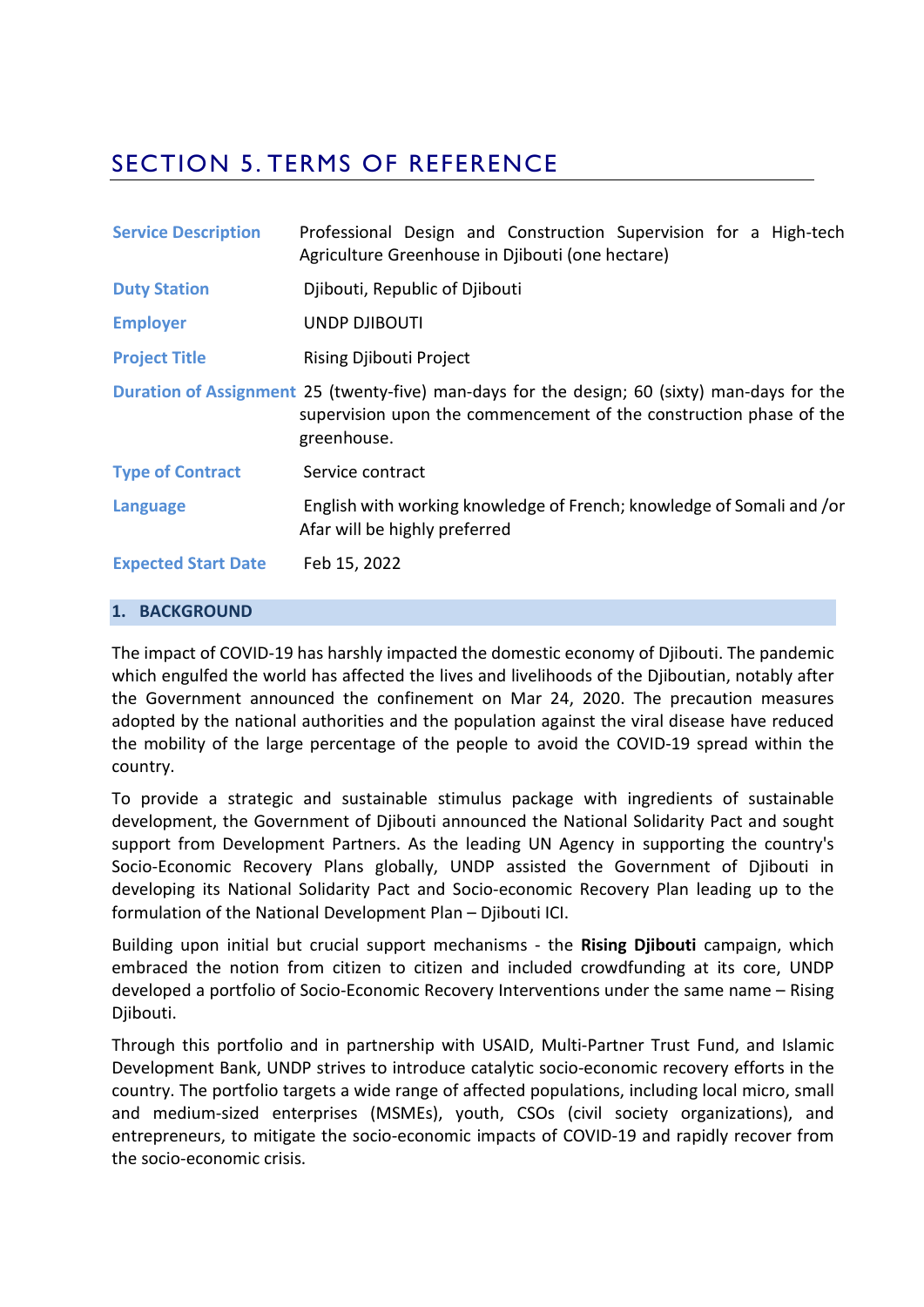The portfolio will improve the livelihood and socio-economic recovery of over 5,000 beneficiaries and enhance the social inclusion of the most disadvantaged and unemployed youth.

# **2. PROJECT DESCRIPTION**

The portfolio will support the establishment of new livelihood and job opportunities in Djibouti, targeting mainly agricultural and fishery-based livelihood. The portfolio will also assist in establishing MSMEs, generating employment opportunities for youth, and enhancing market linkages for domestic products and services through digital applications and partnerships with the private sector outlets. The portfolio will integrate skills development elements as its tandem approach to post COVID recovery process. The portfolio will also leverage the skills of youth trained by ongoing skill enhancement project interventions supported by development partners, including USAID.

Additionally, this portfolio will also support existing vulnerable MSMEs heavily affected by the COVID-19 crisis to reinvigorate and recover their businesses' socio-economic dividends. The identified MSMEs will receive a comprehensive package of support to help fast-track recovery. These include stimulus packages, technology transfer, production equipment or materials, business advisory services, and ecosystem enhancement. This project will also increase new livelihood opportunities for the unemployed youth through value chain assessments, market analysis, and trade intelligence to identify local and regional production, transformative industry & processing opportunities.

This will contribute to the fast-track socio-economic recovery and improved livelihoods support systems to increase their agility, adaptability and resilience during the COVID-19 era or any future crises.

### **3. SCOPE OF WORK OF THE SERVICES**

This is a first-time pilot intervention in the agriculture sector that is expected to be a gamechanger, particularly in the context of diversification of the national economy. This pilot is also expected to break the stereotype that Djibouti does not have agriculture potential and contribute towards the country's food sovereignty, which is at the crux of the Rising Djibouti portfolio.

In this regard, the UNDP Djibouti, in collaboration with the Ministry of Economy and Finance, in charge of industries (MEFI) and USAID, is launching a two-phase procurement process – a) Design and Construction Supervision for a High-tech Agriculture Greenhouse in Djibouti; and b) Construction of a High-tech Agriculture Greenhouse following Build, Operate and Transfer model.

UNDP DJIBOUTI is, hereby, seeking professional services of a qualified firm(s) to provide the design of a high-tech agriculture greenhouse. The design will include the engineering design of the greenhouse along with the civil and electrical engineering details, bills of quantity, solar pumping and irrigation system design, listing the procedures and requirements for construction clearance, and safety measures to be considered during the construction and operation phase.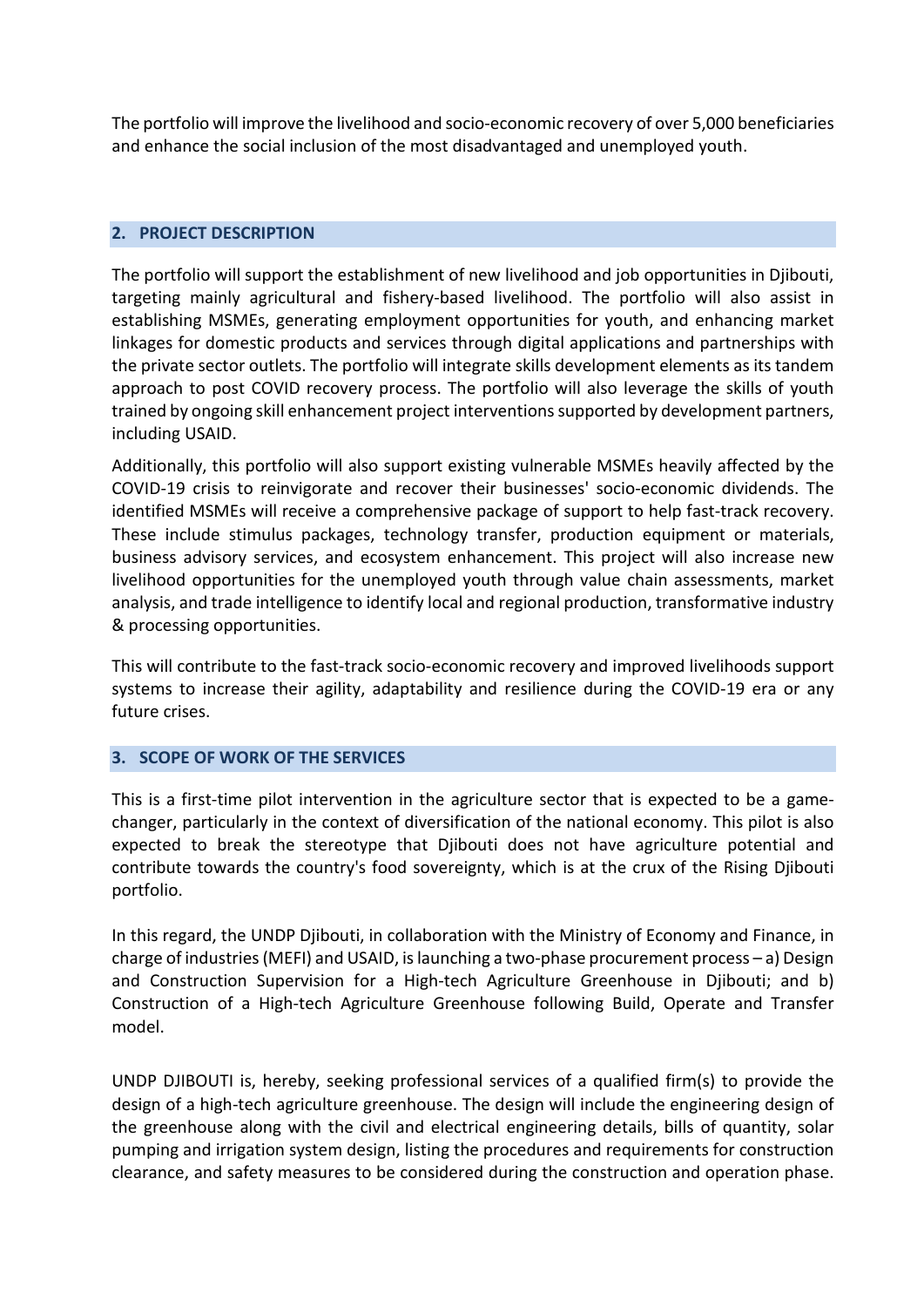In addition, UNDP Djibouti seeks the services of the same firm to provide construction supervision during the construction phase of the greenhouse.

# **WORK AND OPERATIONS**

# **Scope associated with the design of the project**

- i. Provide detailed design option for high-tech turnkey solution for durable commercialscale agriculture greenhouse accommodating Djibouti weather and geological conditions in one hectare of agricultural land.
- ii. Provide Grow Systems design for at least four most commercially profitable vegetables.
- iii. Provide Integrated solar energy design and cost estimates into the overall design and construction of the greenhouse.
- iv. Provide design for water pumping and irrigation systems.
- v. Provide electrical design.
- vi. Site preparation and all the corresponding civil works.
- vii. **Cost Estimate and Technical Specifications:** Technical Specification shall be transparent and referred to respective Bill of Quantities (BOQ) Items. They should include a detailed clarification of the item or the product and the standards or norms that must be followed during implementation. The final cost estimate should be prepared based on each component's final set of approved drawings, technical specifications, relevance to required standards, and UNDP Albania's specific format.
	- a. **Bill of Quantities and Cost Estimation** based on official and market prices for each work item shall be detailed, accompanied by detailed analysis for each item.
	- b. **Works Schedule**: A detailed Chart of detailed works according to work items reflecting the implementation methodology of construction works.
- viii. **Environmental and Social Impact Assessmen**t: The service provider shall prepare an Environmental and Social Impact Assessment. The report may be separate or in chapters but shall include all facilities included in the TOR. The report shall follow the applicable law requirement and have a branch of public consultation and photo documentation annexes. The Consultant shall be free to choose the format, time, and place of public consultation. However, the report shall comply with all permit requirements.
	- ix. **Support during the tender process**: The service provider is expected to support the UNDP DJIBOUTI during the tender process as required and needed. Such support may include participation in site visits during the pre-bid phase, support in the clarifications received (technical clarifications), and support during the evaluation process (if required by the UNDP DJIBOUTI).
		- **Scope associated with the Construction Control of the project**
	- i. Construction quality control monitoring, testing and inspection
	- ii. Document and coordinate request for changes
	- iii. Document management and control including all construction and construction administration documents, correspondences, as-built; regardless of format (paper or electronic)
	- iv. Perform all test requirements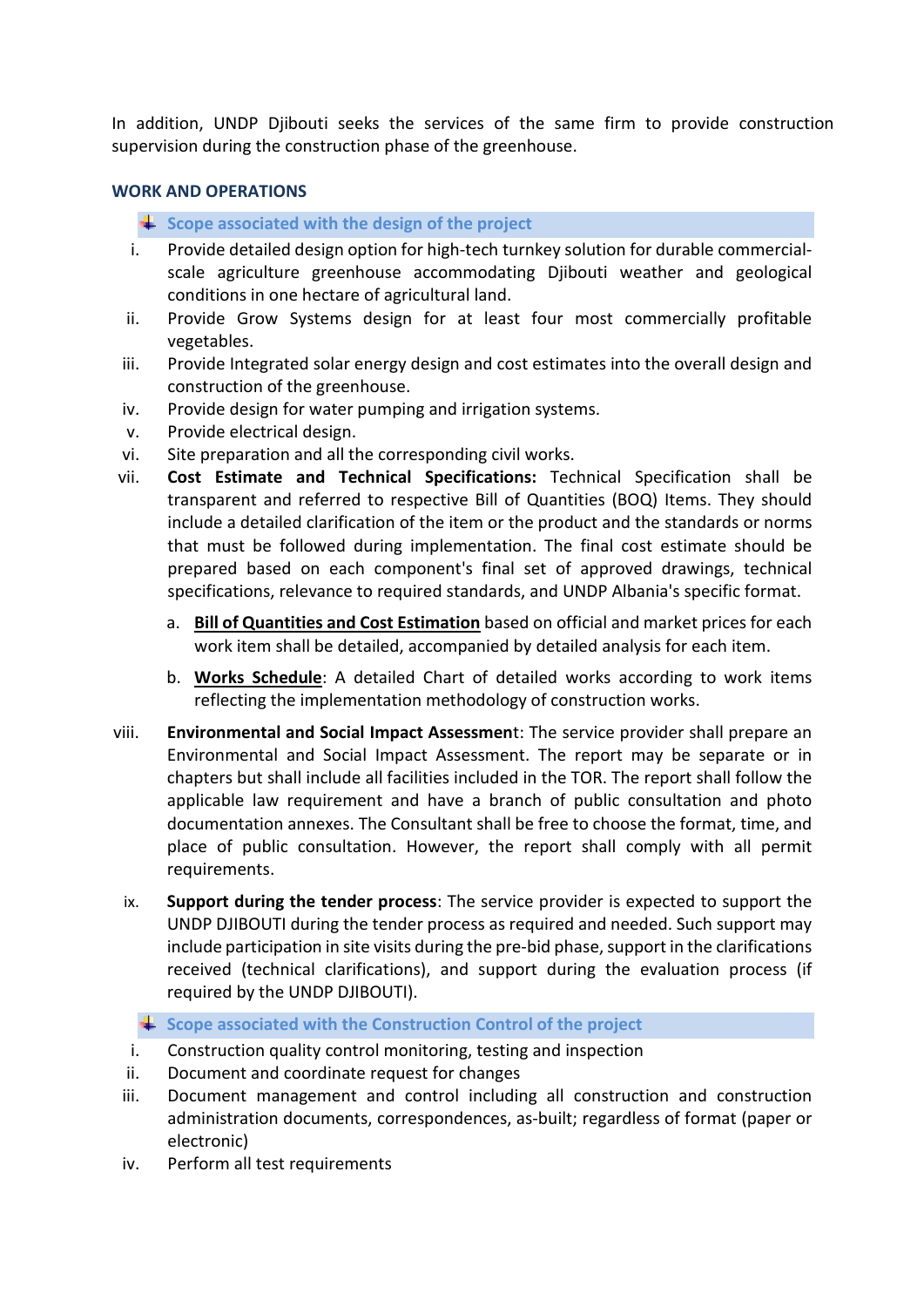v. Perform commissioning services up to the official hand-over.

The service provider is expected to propose a detailed timeline which should include the dates on which the consultant expects to start the project; deliver Concept Designs and cost estimate; Design Development; and Bid Set inclusive of specifications, and cost estimation.

To support a pilot intervention on commercial-scale agriculture, UNDP Djibouti Country Office is, hereby, seeking a qualified firm to provide *design solutions for agriculture greenhouse*. The firm shall have a verifiable track record of custom designing, supplying, installing, and operating a state-of-the-art and high-tech agriculture greenhouse and growing high yielding climateresilient and pest/insect tolerant varieties of vegetables

# **4. OBJECTIVES OF THE SERVICES**

The overall aim of this assignment is to pilot a high-tech commercial-scale greenhouse farming in Djibouti to draw experience and learnings on the required skills, required material, investment needs and agriculture yield potential for the further replication in the future.

The objective of the Services is to provide turnkey solutions for durable high-tech agriculture greenhouse and greenhouse farming to contribute to the COVID Socio-Economic Recovery Project.

The purpose of this assignment is to hire an agriculture greenhouse specialist firm that would design, a state-of-the-art high-tech all-inclusive commercial one-hectare multi-panel agriculture greenhouse in Djibouti.

The high-tech greenhouses will be built of durable, corrosion-resistant, climate-resilient material suitable for climate, soil, water and humidity conditions of Djibouti.

The expected result of the assignment is to demonstrate the success and financial viability of high-tech commercial-scale agriculture greenhouse farming in Djibouti and provide an educational experience and prototype of viable commercial-scale greenhouse - leading to commercial success and positive development outcomes contributing to the achievement of the SDG.

### **5. KEY FUNCTIONS**

# *ENGINEERING AND DESIGN*

The service provider will provide design options that would support commercial-scale greenhouse vegetable farming in one hectare of land.

- i. Provide detailed design options for a high-tech turnkey solution for durable commercial-scale agriculture greenhouse accommodating Djibouti weather and geological conditions in one hectare of agricultural land.
- ii. The detailed engineering design and specifications need to provide:
	- a. Norms of steelworks
	- b. Norms of aluminum structure
	- c. Specifications of the greenhouses covering: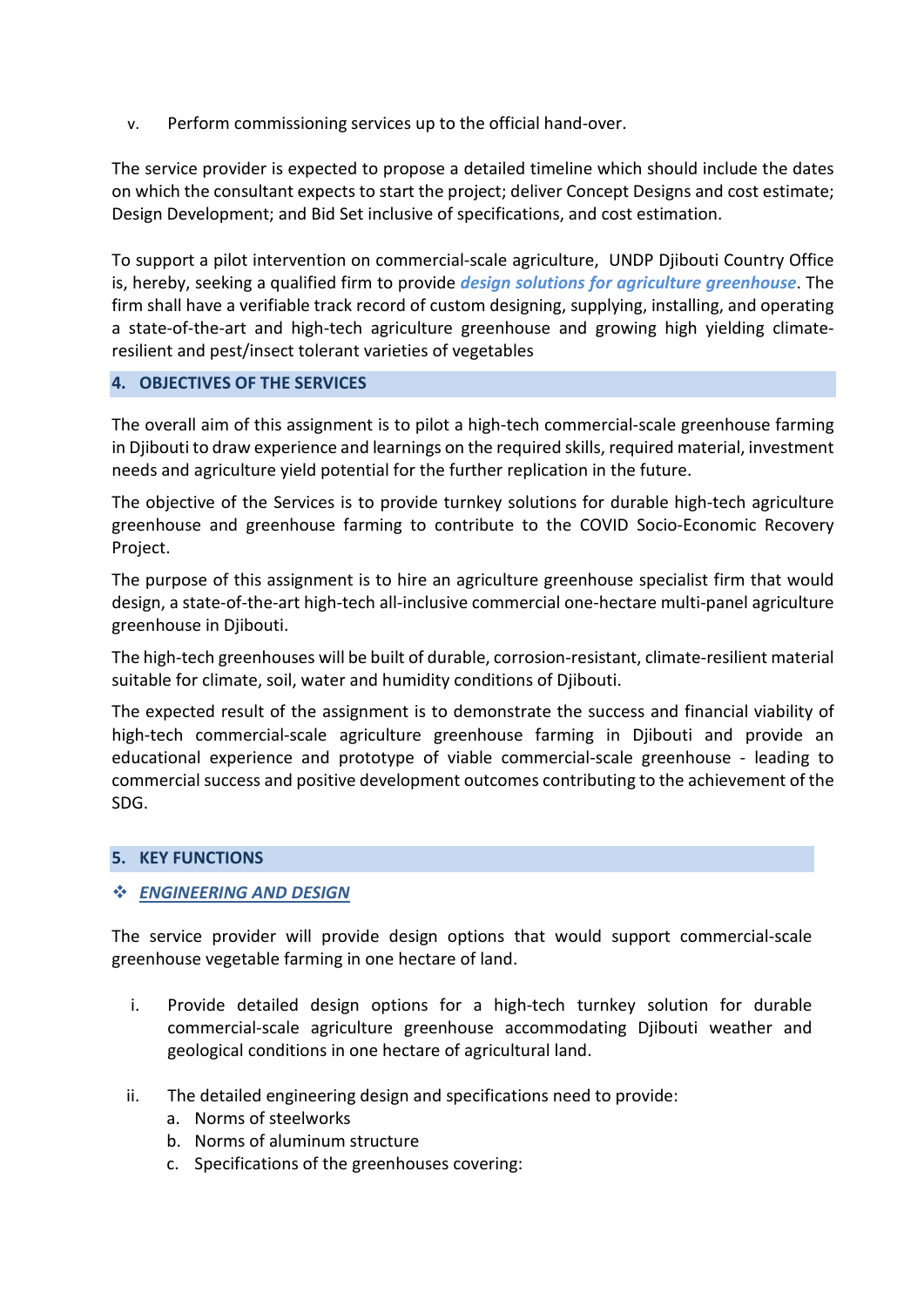- ♦ Alignment of the greenhouse vis-à-vis the wind directions
- ♦ Position of the cooling pads
- ♦ Details of the Skeleton and Cover such as dimensions, components, and material based on wind speed, humidity, temperature, soil texture, and water quality
- ♦ Cooling and Heating Systems
- ♦Types of greenhouses (Single span and dimensions of multiple spans)
- d. Grow Systems for the at least main four vegetables such as Zones demarcated clearly for different vegetables and their specific requirements – Zone 1 for tomatoes, Zone 2 for Cucumbers, Zone 3 for Lettuce and Zone 4 for green beans and Zone 5 to be proposed by the service provider.
- e. Ventilation, Temperature and Humidity Control mechanisms.
- f. Energy requirement estimates to operate the equipment in the greenhouse for humidity and temperature control, for irrigation pumps, for light bulbs and other ancillary equipment needed.
- g. Energy distribution design plan.
- h. Water pumping and irrigation system requirements and the corresponding specifications.
- i. Civil works details and plan.
- iii. Plan and Design of the Site Preparation
- iv. Greenhouse glazing, if deemed necessary
- v. Dimensions, materials and type of doors and windows
- vi. Material, dimensions, and type of shades, if deemed necessary
- vii. Provide Production Estimates for each type of vegetable for each harvest season

### *Expected deliverables (tangibles)*

- *Detailed design options for high-tech turnkey solution (including civil work details, norms of steelwork, norms of aluminum work and plan among others)*
- *Energy requirement and distribution plan.*
- *Water pumping and irrigation system plan.*
- *Provide estimate of all proposed design.*

# *CONTROL & SITE SUPERVISION*

The service provider will oversight directly on a day-to-day basis the construction of the Greenhouses and ensure it is in full compliance following the UNDP contract for civil works; Environmental Management Plan, design and BOQ as well as the Djiboutian legislation. The following activities are expected as part of site supervision:

- ensure that the quality of materials and the end product complies with the requirements.
- order the Contractor to substitute and make good any part of the works, if levels, dimensions, materials, or workmanship do not conform to the requirements and specifications or are otherwise insufficient/inferior.
- conduct regular site inspections to check the quality of the workmanship and materials following the Contract and good engineering practice.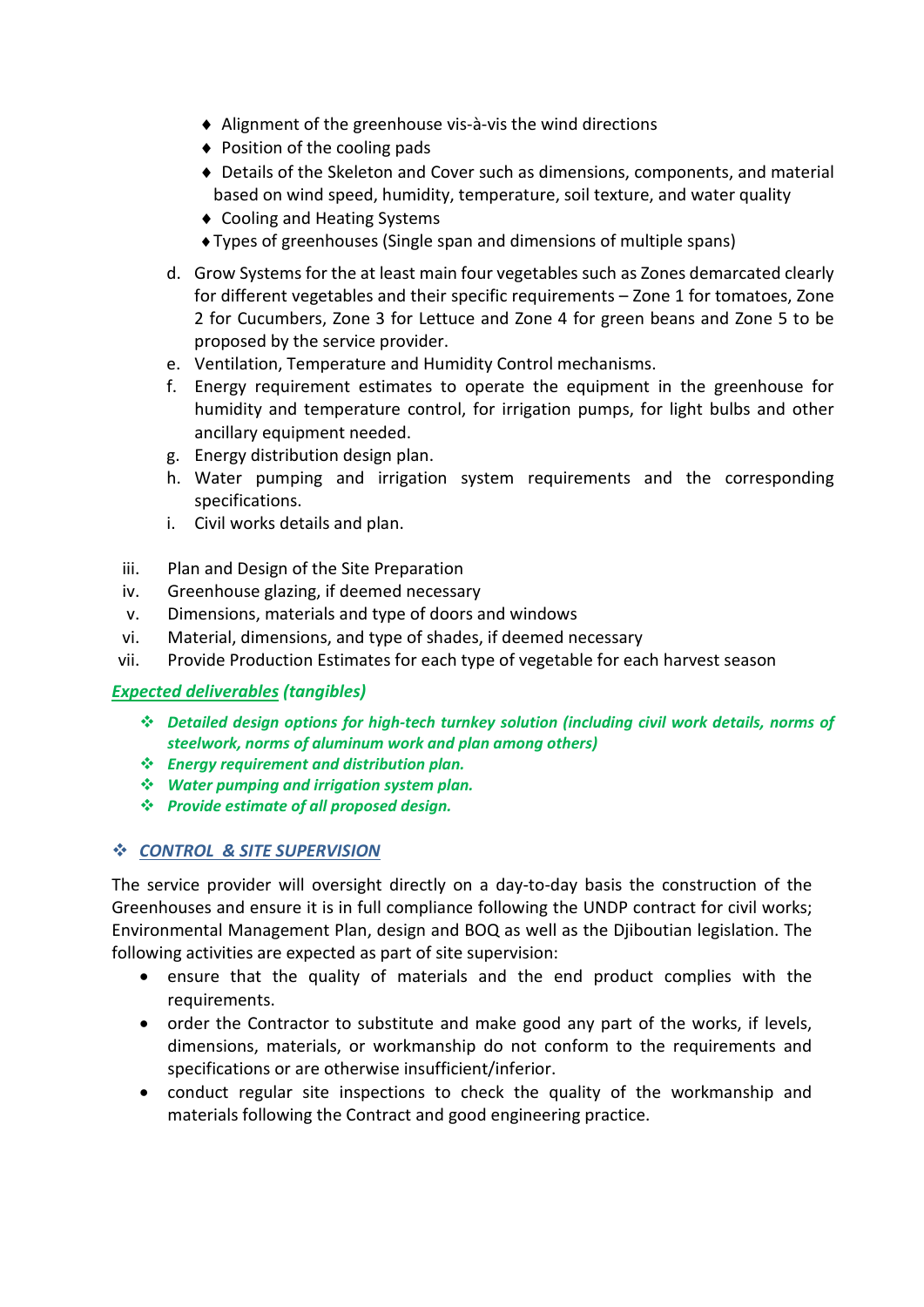- Inspect, approve and monitor that all relevant measures and activity related to Health, Safety and Environmental performance from the Contractor during all the project lifetime is in compliance with local and/or international legislation in force.
- Ensure that the UNDP is informed of all matters relating to payments, cash flow, or any other impacts on budgetary provisions.
- Keep accurate records taken throughout the contract's duration to reach an agreement on the Contractor's final account.
- Assist UNDP and ensure the works are implemented following the Environmental Management Plan and report any environmental issue.
- Assist UNDP to monitor and address all the citizens' and beneficiaries' complaints during the works' implementation. Monitor the progress of the works by comparing the actual progress with the approved programme of the works and to recommend the Contractor the appropriate measures to be taken, in case the works are behind schedule;
- Provide adequate support and strength in monitoring the implementation of the Contract for the construction and installation of the greenhouses.
- Arrange and take part to regular site progress meetings by liaising with the municipalities' representatives;
- Provide assurance that all relevant documentation is prepared and provided to UNDP in at each milestone payment.

# **Measurement of Works**

The service provider shall measure and keep accurate records of permanent works executed by the Contractor. The works shall be measured on-site, following the appropriate clauses in the Contract's General Conditions associated with the Works contract.

### *Expected deliverables (tangibles)*

- *Agendas and minutes of meetings of all formal visits.*
- *Interim Payment Certificates.*
- *Final payment certificate.*
- *Routine implementation reports (frequency will be as agreed with UNDP)*
- *Final report*

# **6. METHODOLOGY / APPROACH OF THE SERVICE**

The overall aim of this assignment is to *pilot* a high-tech commercial-scale greenhouse farming for the first time in Djibouti to draw experience and learnings on the required skills, required material, investment needs and agriculture yield potential for the further replication in the future. The GPS coordinated where the project is intended to be implement (approximate geocoordinates) are:

> **11°12'32.7"N 42°38'28.3"E**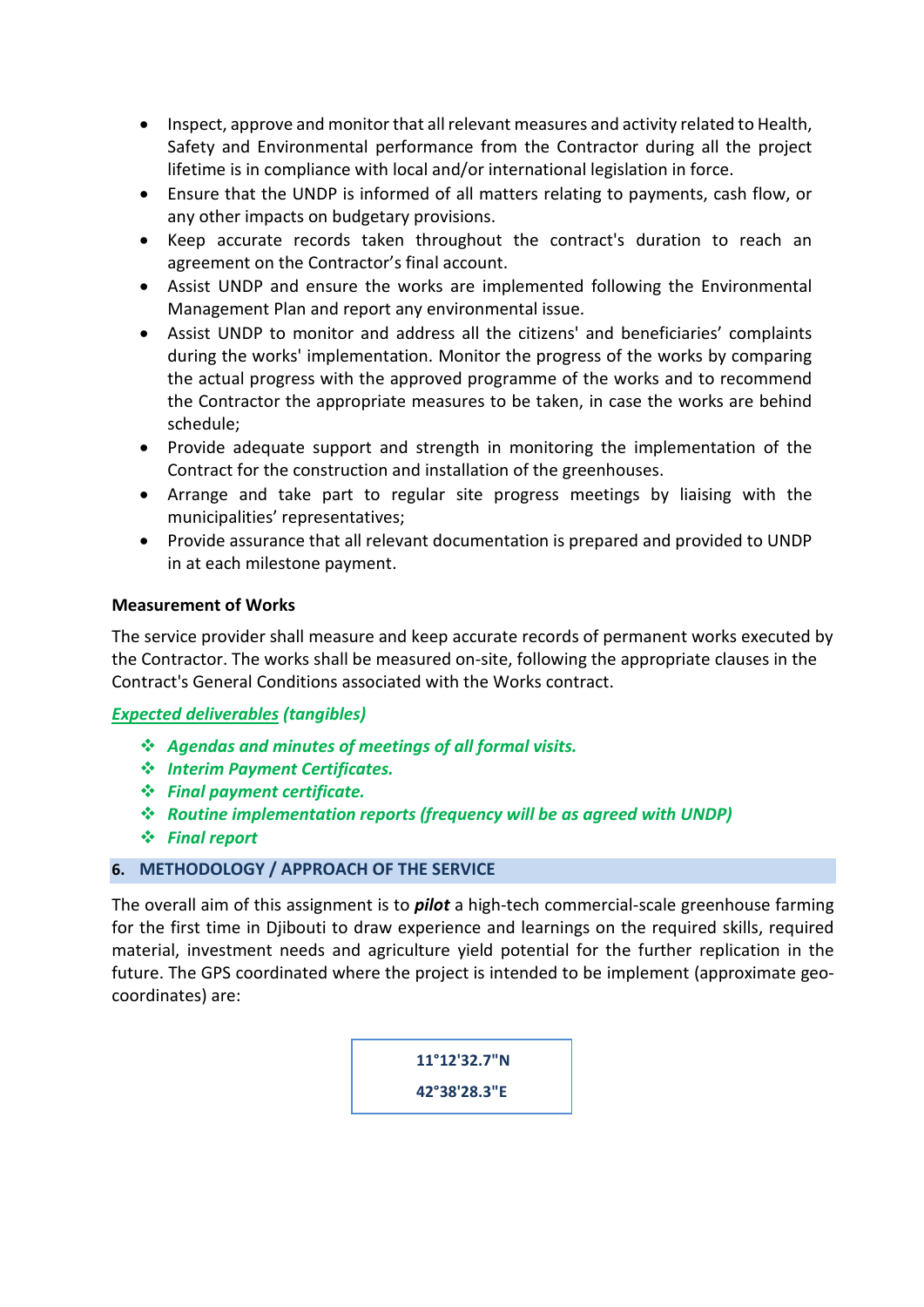

# **TESTS AND STUDIES**

UNDP conducted soil and water sample assessments of the areas that have comparatively higher agricultural potential in Djibouti. These are:

- **7** Gobaad in Dikhil,
- $\lambda$  Assamo in Ali Sabieh.
- An intersection between Ali Sabieh Highway and Highway 5, in Ali Sabieh.

The laboratory reports of these samples are available and will be provided to the bidders. UNDP will also provide the humidity and temperature data for Djibouti. The bidders will develop the technical and financial proposal of the Turnkey solutions for commercial-scale agriculture based on these data.

The firm will have to propose a design within 25 days based on the requirements specified under the scope of work.The design needs to provide an estimated harvest for each type of vegetable / crop proposed under the greenhouse farming along with the projected financial returns over a period of 1 year. In the subsequent phase, the construction firm will follow this design to build, operate and transfer (BOT) modality and will need to demonstrate the technical feasibility and financial viability of the commercial-scale greenhouse farming in Djibouti, with particular focus on tomatoes, lettuce, cucumber and green beans. Technical feasibility and financial viability will be demonstrated through the real time harvest from multiple seasons over a period of nine months.

### **LICENSE TO OPERATE**

The GH will be installed in the land that Government will allocate within the afore mentioned location. UNDP received a confirmation letter mentioning the same. No expropriations are foreseen.

#### **COMMUNITY ENGAGEMENT AND CONSULTATION**

UNDP has organized community engagement at the locality level and has discussed the options of different modern agriculture development support that the project could explore further. The discussions which involved the local farmers also included the needs assessment which identified the existing status and areas of improvement to increase the yield from smallholder farms.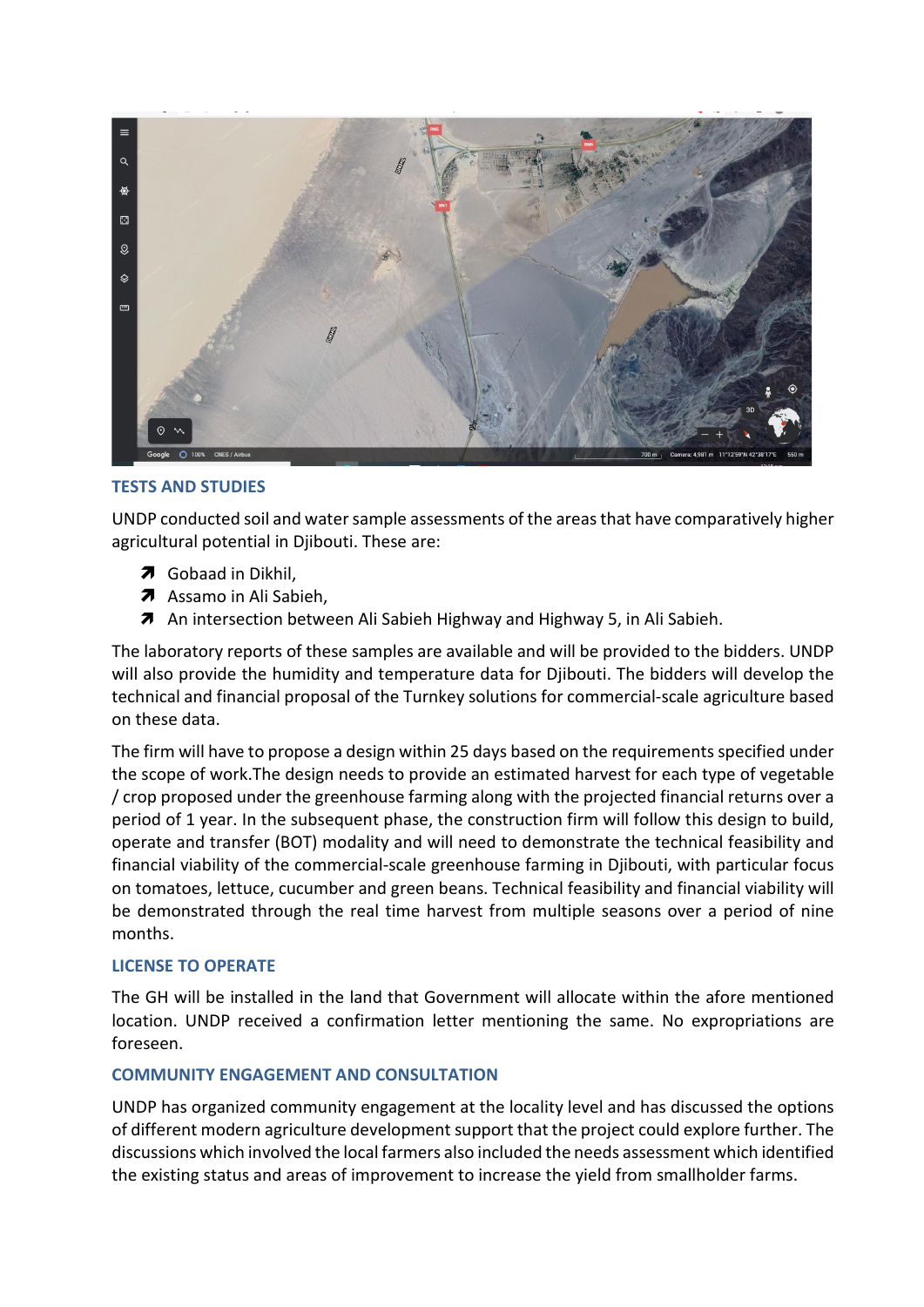The design and further concept of the greenhouse farming will be discussed at length with the community once the procurement process will be finalized. Regional Council government, Ministry of Economy, Finance and in-charge of Industries, and Ministry of Agriculture are the main government stakeholders with whom UNDP is collaborating for this one-of-its-kind greenhouse farming in Diibouti.

Interactions between the company and the local community will be facilitated by UNDP and will be limited to the capacity building interventions unless other communications will be deemed necessary.

### **7. ORGANIZATIONAL MANAGEMENT**

**Project parties: The key stakeholders of the Rising Djibouti portfolio, specifically for this activity, are:**

# • **THE CONTRACTING AUTHORITY**

The contracting authority for this project is UNDP DJIBOUTI and shall be responsible for the management and operating of the contract. The overall management and supervision will be under the umbrella of UNDP DJIBOUTI.

UNDP rules and procedures for managing contracts will prevail throughout the contract life span.

### • **THE CONTRACTOR**

The selected firm for the presently proposed contract shall be responsible for the design and control of the installation

### • **THE EXTERNAL STAKEHOLDERS**

- The Ministry of Economy, Finance and in-charge of Industries (Implementing Partner).
- The Ministry of Agriculture, Water, Fisheries and Livestock, Responsible for Fisheries Resources (thematic partner).
- The Offices of Regional Council President and Prefecture for Ali Sabieh and Dikhil (subnational government partner).
- USAID (donor).
- ❖ FAO (sister UN organization).
- **THE BENEFICIARIES**

The Installation and Operation of the greenhouse will benefit three categories of beneficiaries:

- Smallholder farmers and cooperatives from Ali Sabieh and Dikhil who would be leasing the portion of greenhouse for the farming purposes.
- \* Smallholder farmers and cooperatives from other regions who will be trained on the proper agriculture techniques and the seeds and saplings produced in the nursery.

### **8. PROPOSED DELIVERABLE SCHEDULE AND SCHEDULE OF TRANSFER (preferred schedule)**

| <b>Deliverables / Outputs</b> | Deliverable Due Period (starting with    |
|-------------------------------|------------------------------------------|
|                               | the first day of signing contract unless |
|                               | stated otherwise)                        |
|                               | (man-days)                               |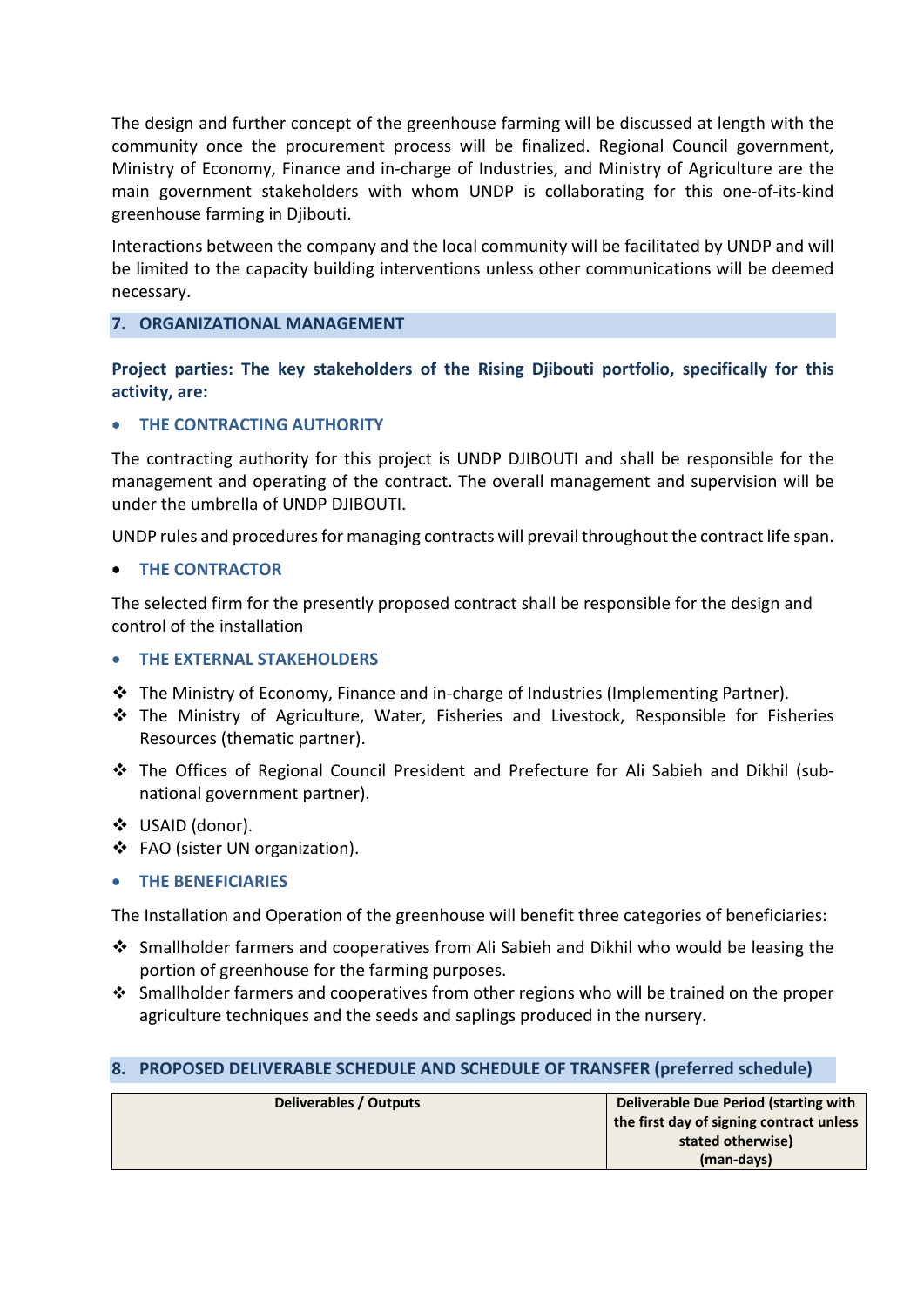| <b>DESIGN COMPONENT</b>                                                 |                               |
|-------------------------------------------------------------------------|-------------------------------|
| 1. Detailed Engineering and Design Plan                                 | 15 days                       |
| 2.<br>Detailed design options for high-tech turnkey solution (including |                               |
| civil work details, norms of steelwork, norms of aluminum work          |                               |
| and plan among others).                                                 |                               |
| 3. Energy requirement and distribution plan                             |                               |
| Water pumping and irrigation system plan<br>4.                          |                               |
| 5. Finalized priced BOQ, Drawings, SOW and any other documents          | 10 days                       |
| relevant to bidders to be advertised                                    |                               |
| <b>SUPERVISION COMPONENT</b>                                            |                               |
| 6. Milestone-based in line with the contract for civil works            | Invoiced monthly as per offer |
|                                                                         |                               |

**NOTA BENE**: **Proponents should refer to the above schedule when drafting the Project Schedule as required for the Technical Proposal.**

# **Comments on the Preferred Schedule are encouraged.**

### **9. PAYMENT PLAN & PAYMENT MECHANISMS**

The cost of the contract will be fixed for the successful contractor. No adjustment will be made on the assignment period and price determined by the signed contract. The price should take into account all HR, operations, fees, travel, logistics, etc. for all activities mentioned under outputs and deliverables.

Payment will be made in tranches based on milestone deliverables upon submission of invoices and upon certification of the work completed.

No operational payment will be until service commencement and no payment shall be made in advance of a delivery.

Any payments made to the Authority shall be net and free of and without any present or future deductions such as for the payment of any taxes, executions, duties, expenses, fees, deductions or retentions regardless of the nature thereof or the authority levying the same.

Any repayment schedule for any reimbursable proposed in the contract shall be included in the financial offer.

The Authority shall ensure that payments for all the invoices raised shall be reimbursed to the contractor within a period of thirty (30) days of receipt and certification of invoice. In case of discrepancy between the invoice of the contractor and the record of UNDP, the UNDP shall settle the invoice to the extent of undisputed amount of the invoice in the said period.

Any reimbursable will need to be *clearly identified* in the proponent's respective financial proposal.

The below table is indicative and serves ad guidance to proponents to prepare their financial offers. Proponent as requested to submit their schedule in accordance and proportionally to their technical offer.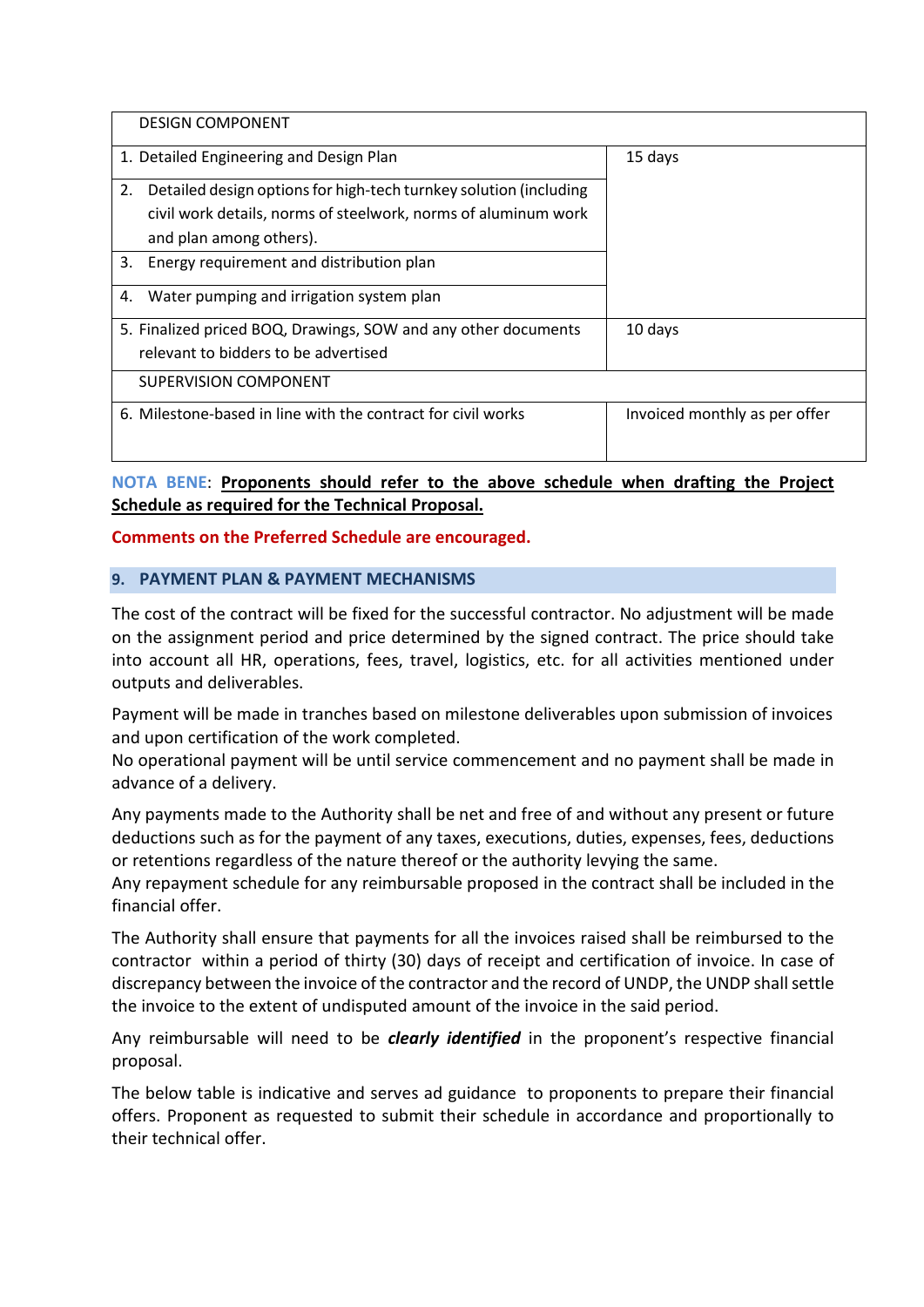| Outputs            | Percentage                                               | Timing                                                                                  | <b>Condition for Payment Release</b>                                                                                                                                                                          |
|--------------------|----------------------------------------------------------|-----------------------------------------------------------------------------------------|---------------------------------------------------------------------------------------------------------------------------------------------------------------------------------------------------------------|
| Design             | 40% of Design<br>Component<br>related contract<br>amount | For the<br>preliminary<br>evaluation report<br>and Conceptual<br>Design                 | <b>For Design services</b><br>Within thirty (30) days from the date of meeting the<br>following conditions:<br>UNDP's written acceptance (i.e., not mere receipt)<br>a)<br>of the quality of the outputs; and |
|                    | 60% of Design<br>Component<br>related contract<br>amount | Upon completing/<br>delivering the<br>detailed design                                   | Receipt of the invoice from the Service Provider.<br>b)<br>UNDP's written acceptance (i.e., not mere receipt)<br>$\mathbf{c}$<br>of the Successful completion of the Contract.                                |
| <b>Supervision</b> | Monthly based                                            | Invoice shall be<br>issued bi-monthly<br>based on the<br>number of<br>involved experts. | <b>For Supervision Services</b><br>Within 30 days from approval of invoice from UNDP<br>supervising (monitoring) engineer.                                                                                    |

### **10. INSTITUTIONAL ARRANGEMENTS/ REPORTING MECHANISMS**

The company will provide a team and appoint a team leader who will be responsible for the overall quality of the activities described in the Scope of Work and Detailed Activities in Sections 3 and 4. UNDP will liaise with the Team Leader and the Lead Business Liaison Person in the matters of the scope of work, progress updates and any other activities related to this assignment.

The Team Leader will be responsible for the day-to-day activities and will be responsible for the periodic progress updates. A bi-weekly meeting will be arranged between the UNDP and the firm to touch base on the progress and discuss about the challenges or adaptative management approaches, if needed. The Team Leader will work closely with the Project Engineer of the Rising Djibouti Portfolio for better coordination and facilitation with the stakeholders and partners as needed.

The individual and sector experts of the team such as agriculture expert, energy expert and engineers (as mentioned in the Section F) will work under the overall leadership of the Team Leader.

The Service Provider will be under the overall supervision of the Chief Technical Advisor / Portfolio Manager and will work in collaboration with UNDP Project Engineer. The Service Provider will seek approval from and obtain certificate of acceptance of output from the Chief Technical Advisor of the Rising Djibouti Portfolio.

The service provider will be responsible for all the deliverables above and will also work closely with the other consultants responsible of conducting complementary studies and surveys such as the Social Business Lead Expert, Access to Finance Expert and the Value Chain Expert.

The firm will conduct consultations with Government and other key partners including the direct beneficiaries.

### **UNDP RESPONSIBILITIES**

1. Liaise with the Government to avail the land for the installation and operation of the greenhouses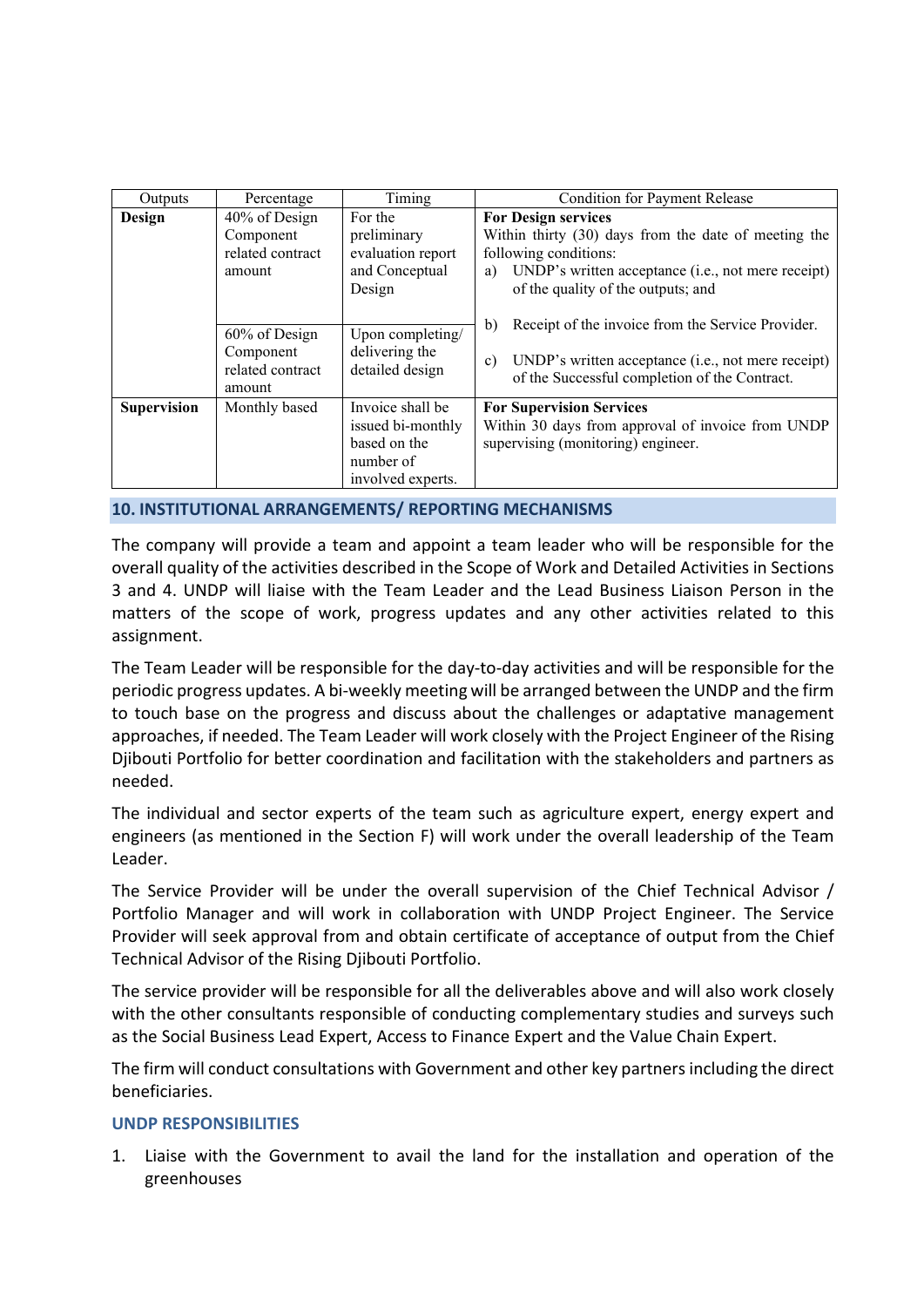- 2. Provide hydro-met data (Humidity, Precipitation and Temperature data)
- 3. Provide water and soil laboratory test data
- 4. Support the service provider in selecting the project beneficiaries, farming groups or cooperatives.
- 5. Provide value chain analysis data
- 6. Explore possibilities for further market linkage

The costs associated with the logistical arrangements will be the company's responsibility.

The firm needs to provide the initial design options which can accommodate the climatic conditions along with the soil and water profiles of the proposed site. The design needs to provide the greenhouse farming options for the high-value vegetables such as follows (but not limited to) tomatoes, lettuce, cucumbers and green beans.

### **11. PROPOSED DURATION**

The total anticipated duration for the design component of this consultancy is **25 days**. However, bidders are allowed to propose their *realistic number of days for each expert*. The timeline provided is for information. A justification should be provided for the proposed number of days for each expert.

#### **12. TRAVEL**

Travel to Ali Sabieh area is foreseen. The Financial Proposal has to specify the cost breakdown of the travel and logistics. If the financial proposal is submitted as lump sum, all the costs associated with the travel and logistics will be borne by the firm.

The multi-disciplinary team should comprise at minimum the below listed members with the following educational qualifications, experience and competencies:

#### **13. KEY TECHNICAL TEAM MEMBERS**

| SI. | <b>Key Position</b>                                                                                                                                                                               | No.          | <b>Required Minimum Qualification</b>                                                                                                                                                                                                                                                                                                                                                                                                                                                    | <b>Score</b>               |
|-----|---------------------------------------------------------------------------------------------------------------------------------------------------------------------------------------------------|--------------|------------------------------------------------------------------------------------------------------------------------------------------------------------------------------------------------------------------------------------------------------------------------------------------------------------------------------------------------------------------------------------------------------------------------------------------------------------------------------------------|----------------------------|
| 1.  | Senior Architect<br><b>Team Leader</b><br>Expected number of<br>days: expected 20 man-<br>days<br>Design period: 15 days<br><b>Assistance period: 5</b><br>days<br>Maximum Score:<br>70<br>points | 1            | <b>Academic Qualification</b><br>University degree in architecture from a recognized<br>university<br><b>Experience:</b><br>1. At least 10 years of professional experience in<br>engineering design.<br>2. Proven experience of leading a multi-disciplinary<br>team of experts.<br>3. Proven experience in agricultural construction<br>designs.<br>4. High Proficiency in English is required for this<br>position. Working knowledge of French and/or<br>Arabic is highly desirable. | 20<br>20<br>10<br>15<br>05 |
| 2.  | <b>Architect - Senior</b><br><b>Expert</b><br>Expected number of<br>days: expected 20 man-                                                                                                        | $\mathbf{1}$ | <b>Academic Qualification</b><br>University degree in architecture form a recognized<br>university.                                                                                                                                                                                                                                                                                                                                                                                      | 10                         |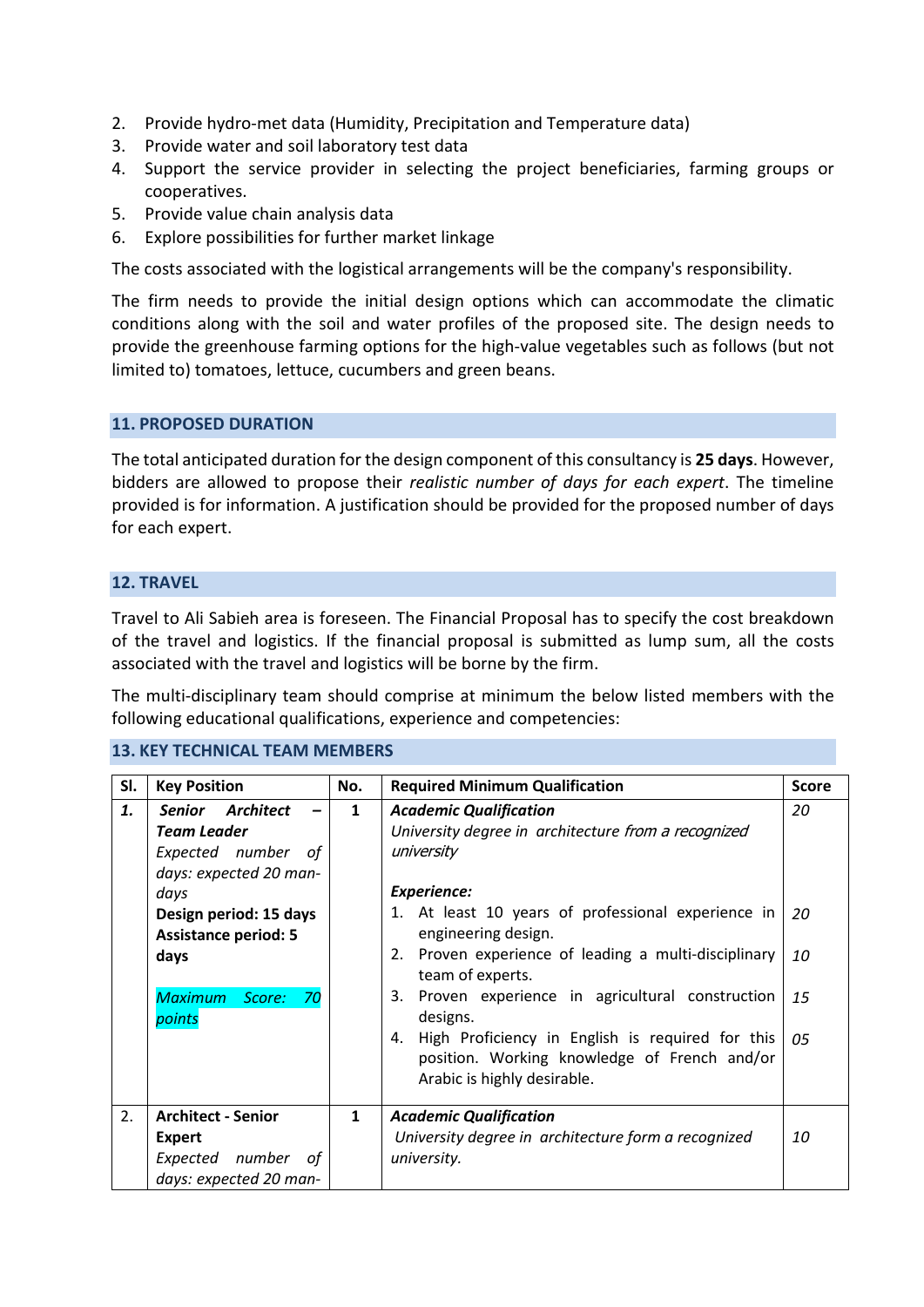|    | days                                                           |              | <b>Experience:</b>                                                                                                                    |    |
|----|----------------------------------------------------------------|--------------|---------------------------------------------------------------------------------------------------------------------------------------|----|
|    | Design period: 15 days<br><b>Assistance period: 5</b>          |              | 1. At least 05 years of practical experience in<br>engineering design.                                                                | 15 |
|    | days                                                           |              | 2. Proven experience in agricultural construction<br>designs                                                                          | 10 |
|    | <b>Maximum</b><br>Score:<br>50                                 |              | Familiarity with the Djiboutian agriculture practices,<br>3.<br>opportunities and challenges will be highly desired.                  | 05 |
|    | points                                                         |              | 4. Prior experience in design of greenhouses facilities<br>is an added advantage.                                                     | 05 |
|    |                                                                |              | High Proficiency in English is required for this<br>5.<br>position. Working knowledge of French and/or<br>Arabic is highly desirable. | 05 |
| 3. | <b>Structural</b><br>engineer-                                 | $\mathbf{1}$ | <b>Academic Qualification</b>                                                                                                         |    |
|    | senior expert<br>Expected number of<br>days:<br>20<br>man-days |              | At least university degree in civil engineering from a<br>recognized university                                                       | 10 |
|    | spread over the entire                                         |              | <b>Experience:</b>                                                                                                                    |    |
|    | contract duration                                              |              | 1. 10 years' experience in construction engineering                                                                                   | 15 |
|    | <b>Maximum</b><br>Score:<br>40                                 |              | Familiarity with the Djiboutian agriculture practices,<br>2.<br>opportunities and challenges will be highly desired.                  | 10 |
|    | points                                                         |              | 3. High Proficiency in English is required for this                                                                                   | 05 |
|    |                                                                |              | position. Working knowledge of French and/or                                                                                          |    |
|    |                                                                |              | Arabic is highly desirable.                                                                                                           |    |
|    |                                                                |              |                                                                                                                                       |    |
| 4. | Civil engineer-                                                | $\mathbf{1}$ | <b>Academic Qualification</b>                                                                                                         |    |
|    |                                                                |              |                                                                                                                                       |    |
|    | construction engineer                                          |              | university degree in civil engineering from a recognized                                                                              | 10 |
|    | Expected number of                                             |              | university.                                                                                                                           |    |
|    | days:<br>man-days<br>50                                        |              |                                                                                                                                       |    |
|    | spread over the entire                                         |              | <b>Experience:</b>                                                                                                                    | 15 |
|    | contract duration                                              |              | 1. 10 years' experience in the field of engineering<br>construction                                                                   |    |
|    |                                                                |              | 2. Experience in the implementation of agricultural                                                                                   | 10 |
|    | <b>Maximum</b><br>Score:<br>40                                 |              | engineering constructions highly desirable                                                                                            |    |
|    | points                                                         |              | 3. High Proficiency in English is required for this                                                                                   | 05 |
|    |                                                                |              | position. Working knowledge of French and/or                                                                                          |    |
|    |                                                                |              | Arabic is highly desirable                                                                                                            |    |
| 5. | <b>Energy Specialist</b>                                       |              | <b>Academic Qualification</b>                                                                                                         |    |
|    | Expected number of                                             |              | Minimum university degree in electrical engineering or                                                                                | 10 |
|    | man-days<br>days:<br>10                                        |              | energy studies.                                                                                                                       |    |
|    | spread over the entire                                         |              |                                                                                                                                       |    |
|    | contract duration                                              |              | <b>Experience:</b><br>1. Minimum 3 years' experience in designing energy                                                              | 05 |
|    |                                                                |              | systems. Experience of calculating energy                                                                                             |    |
|    | <b>Maximum</b><br>30<br>Score:                                 |              | requirements and designing energy systems will be                                                                                     |    |
|    | points                                                         |              | highly preferred.                                                                                                                     |    |
|    |                                                                |              | 2. Good understanding of the energy requirement                                                                                       | 05 |
|    |                                                                |              | fluctuations in the hot and humid weather                                                                                             |    |
|    |                                                                |              | conditions.<br>Minimum 2 years' experience of installing and<br>3.                                                                    | 05 |